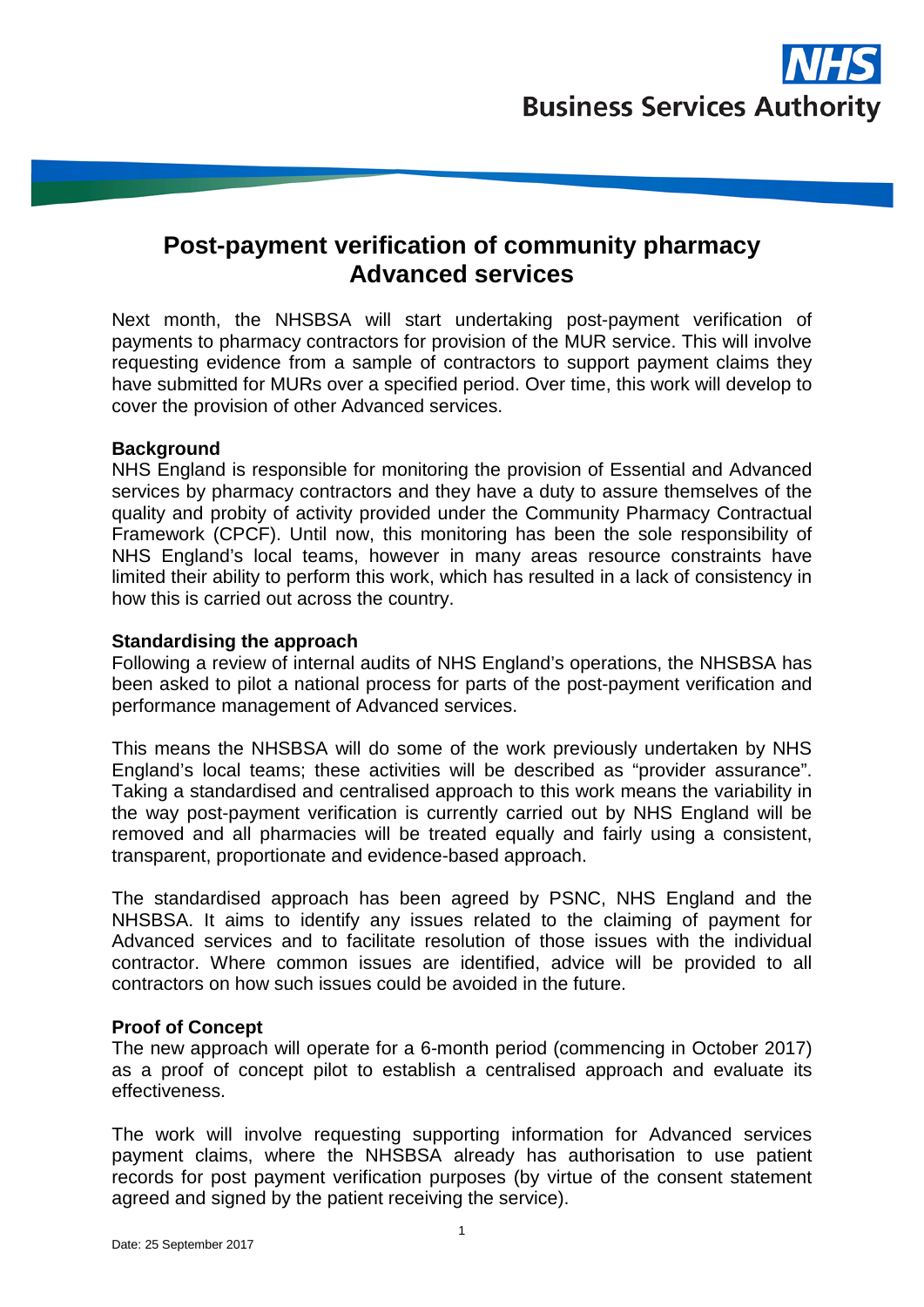

#### **What will this mean for contractors?**

Each month, the NHSBSA will request evidence from a sample of pharmacy contractors to support the payment claims they have submitted for Advanced services over a specified three-month period.

This will start with payment claims for MURs and the evidence requested will be the signed patient consent forms for the service that correspond to the payment claims made. Contractors will be asked to submit the requested forms with their next monthly prescription bundle.

Contractors are reminded that a consent form signed by the patient is a prerequisite for undertaking an MUR. These forms include the permission from the patient that they can be shared with NHS England, the NHS Business Services Authority (NHSBSA) and the Secretary of State for Health to make sure the pharmacy is being correctly paid by the NHS for the service provided.

The process has been designed to be as easy as possible for contractors to provide the evidence, however, if there are any difficulties, the NHSBSA will be on hand to provide assistance to the contractor.

The NHSBSA will review the submitted forms against the payment claims received for the period and will share their findings with the contractor. If there appears to be missing evidence, the NHSBSA will discuss this with the contractor and they will be asked if they can provide alternative evidence that the service was provided.

Once the NHSBSA's findings are agreed with the contractor, information will be shared with the relevant NHS England local team. Where necessary, the local team will contact the contractor to discuss the findings. The consent forms submitted by contractors will be returned to them once the NHSBSA has finished reviewing them.

The potential outcomes of the process are:

- 1. The evidence provided by the contractor matches the submitted payment claims. No further action is required;
- 2. The evidence provided and the submitted payment claims do not match and the contractor agrees the payment claim was inaccurate and / or a payment adjustment is appropriate. An adjustment will be made;
- 3. The evidence provided and submitted payment claims do not match and the contractor believes that the discrepancy may be because of service provision and claims being in different periods (i.e. an MUR has been carried out in one month, but not claimed for until a later month). The contractor will be offered the opportunity to provide evidence for a different time period (up to the 12 months within the financial year);
- 4. The evidence provided and submitted payment claims do not match (including following outcome 3 above) and no satisfactory resolution is achieved. The